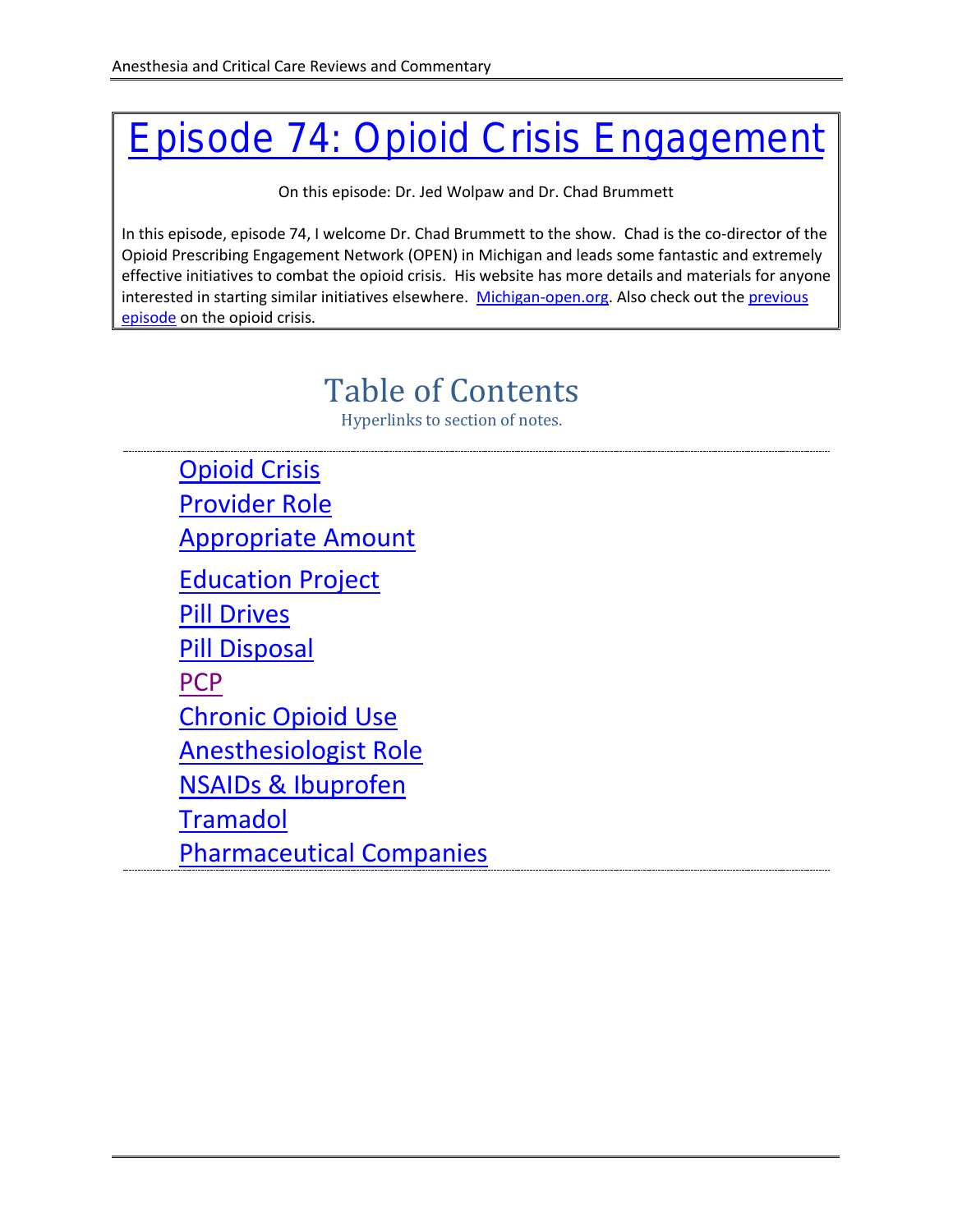#### What is the "opioid crisis"

- In 2016, losing 115 people per day to opioids
- Estimated 130-150 people per day in 2018
- $\uparrow$  in street fentanyl and cheaper, more available heroin.  $\uparrow$  in heroin, most through opioid use disorder, start from prescription opiates.
- [Opioid Use Disorder DSM 5](https://www.buppractice.com/node/1514) criteria

## <span id="page-1-0"></span>What role do providers play in perpetuating this problem?

- Misconceptions due to bad marketing / policies
- Use for real/acute pain, can't be addicted = not true
- When we prescribe, leads patient down potential path of dependence/addiction, and contribute to patient's family/community via unused pills

#### <span id="page-1-1"></span>How does one know the appropriate amount to prescribe?

- Dartmouth group i[n Annals of Surgery,](https://www.ncbi.nlm.nih.gov/pubmed/27631771) suggested that ~70% of pills prescribed go unused in surgery.
- In Michigan: 1.8 mil surgeries/year. Each prescribed 45 pill equivalents of 5mg hydrocodone. Using 35 pill average, estimated 62 million pills from just surgeries.
- Nationally: 50 million surgeries/year. 100 million procedures. Most prescribed, and opiates. >1 billion pills in excess!
- Groups are calling patients and asking how many pills they've used. Collaborators in Michigan came together and established a follow-up for opiates prescribed, which led to data-driven prescribing recommendations in [October](http://michigan-open.org/michigan-open-in-collaboration-with-msqc-develops-opioid-prescribing-recommendations/) 2017. This process is data-driven, and not just one center.
	- o There was a 5-fold decrease in pills prescribed for laparoscopic cholecystectomies, and a 50% reduction for major surgeries, where patients were getting 90-100 average pills/month.
	- $\circ$  Method is better than just using time limit. For example, a 7-day limit can be 2 pills every four hours as needed, which amounts to 84 pills. The highest recommendation by the group was 45 pills.
	- o [JAMA Surgery 2017:](https://jamanetwork.com/journals/jamasurgery/article-abstract/2664659) Lap cholecystectomy recommendation is 15 pills, and median use decreased after being prescribed less pills. Refill rate decreased from 4% to 3%.
	- o [Am J Ob/Gyn 2016:](https://www.ncbi.nlm.nih.gov/pubmed/26996986) Patients after cesarean section put into low/medium/high group based on number of pills prescribed. High group used more without improvement in satisfaction, pain or refill rate. Less pills prescribed didn't change refill rate.
- PA and 'mid-level' providers prescribing more, possibly due to concern for burden of refill.
- [Annals of Surgery:](https://www.ncbi.nlm.nih.gov/pubmed/27631771) Used national payer data, and found no association between # of pills prescribed and likelihood to refill. People called for refill 7% of time.

# <span id="page-1-2"></span>How did you bring this data across towards education projects?

- For the lap cholecystectomy project, only created a single voice-over PowerPoint that surgery residents watched. Nothing mandated. This led to 50 pills  $\rightarrow$  15 pills prescribed. Spillover effect where residents applied same logic to other procedures (Lap appendectomy/thyroid/bariatric), and also to new interns!
- Other institutions/interested parties should check out [Opioidprescribing.info](https://opioidprescribing.info/) to get more engaged.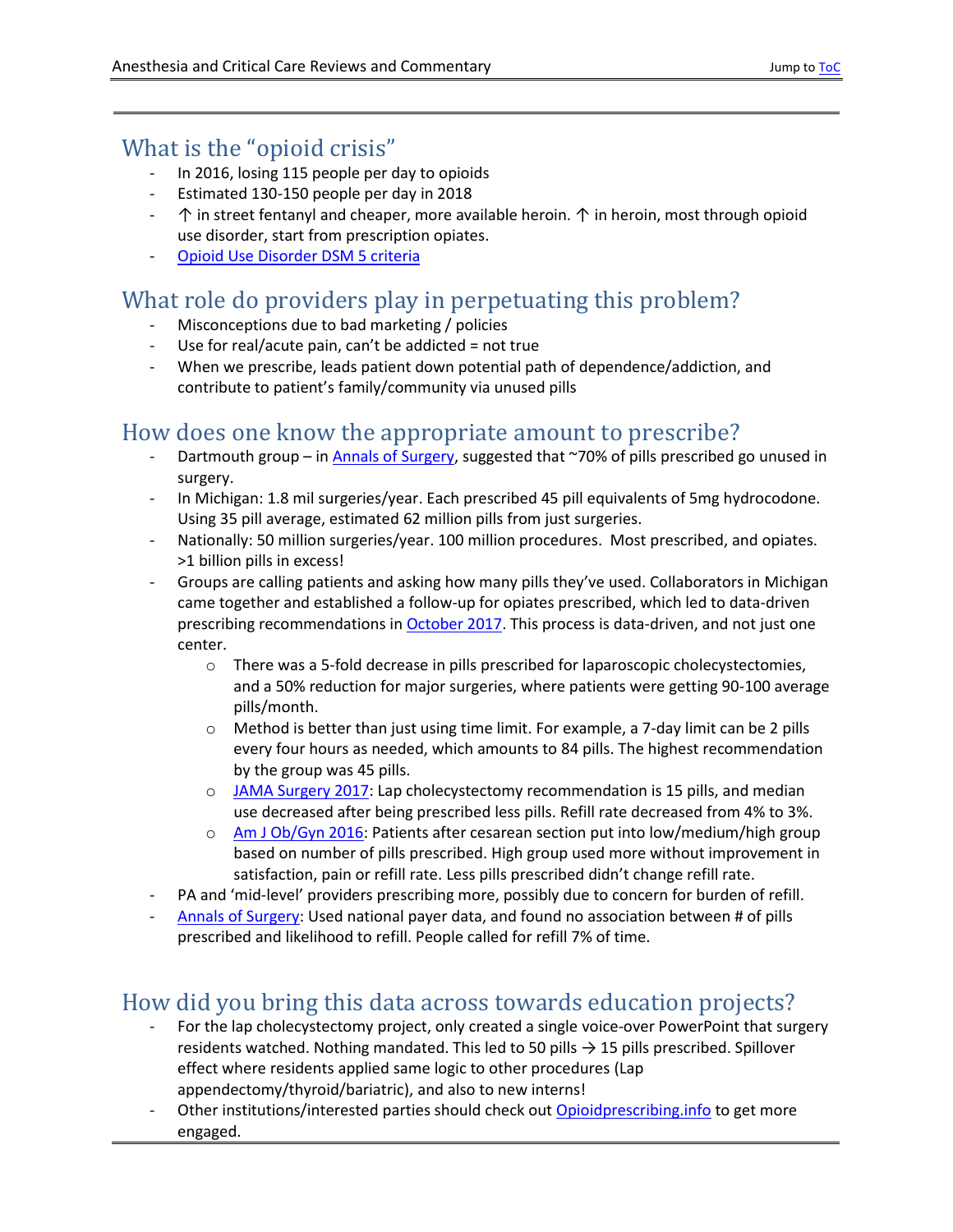#### <span id="page-2-0"></span>Tell me more about pill drives.

- Started by holding the drive with police department in Ann Arbor. In 4 hours, 40 pounds of pills collected. This success led to another drive in September 2017, where 8 sites collected 900 pounds of pills. Growing to > 20 cities this spring, and moving towards national drive.
- Created community awareness about effects of unused pills in medicine cabinet.
- Tool kit on mi-open website. Weekly phone calls to offer help to expand this. Create awareness and engagement!

#### <span id="page-2-1"></span>How would you recommend getting rid of unused pills if no active drives?

- FDA says you can mix it with kitty litter/dog waste, then toss it. Or by flushing down the toilet.
- It's not easy to remove opioids via water treatment. [Several cities](https://thelede.blogs.nytimes.com/2008/03/10/there-are-drugs-in-drinking-water-now-what/) found traces of medication in their water supply!
- DEA has website. Police have drop offs. Some pharmacies are DEA-approved for disposal.
- If you can't do these, better to get rid of them today with kitty litter/ dog waste method.

#### <span id="page-2-2"></span>Tell me more about the frustrations of primary care providers (PCP) with long-term opiate use.

- For new persistent use: surgeons are dominant prescribers in the first 3 months. Then PCP takes over. We need to tighten this transition of care, need new care models.

## <span id="page-2-3"></span>Downsides of chronic opioid use?

- To be clear, some patients seeing a pain doctor are still on opioids, and do well chronically. But no one on high dose doing well [eg 90mg/day of morphine, per CDC recommendations].
- [Dr. Jenna Goesling](https://www.ncbi.nlm.nih.gov/pubmed?term=Goesling+J%5BAuthor%5D) investigating behavioral aspects of opioid use, such as between opioid use and depression.
- Darthmouth: ~1/2 pts coming into pain clinic report 1hr or less of pain relief, but still call it beneficial.
- We should try to understand more: how do people perceive benefit? How do we help them see that these haven't been helpful?
- Patients are scared that if they are off opioids, they will be worse. May not be better, but more functional, more awake, better mood. This is noticed by. Can't just make this about pain. Think about global use.

# <span id="page-2-4"></span>What role do general anesthesiologists play?

- "Opioid-free anesthesia"
	- $\circ$  Some data shows patients that had remifentanyl or fentanyl in OR use more opioid postop, and possibly have more pain. We don't know long term outcomes, so can't say that this is the answer.
	- $\circ$  State of consciousness does matter. [Dr. George Mashour](http://www.thelancet.com/journals/lancet/article/PIIS0140-6736(17)31467-8/abstract) found that patients who receive ketamine under general anesthesia are affected differently than when awake. Use with caution. Pause and think!
	- $\circ$  Do all patients coming in for cataracts need 12.5/25 mcg fentanyl? No! perhaps we're too protocolized.
- Use of regional/multimodal pain control
	- $\circ$  Nothing jumping off page but the big gap is prescribing behavior. Patient is better but still go home with 60 pills!